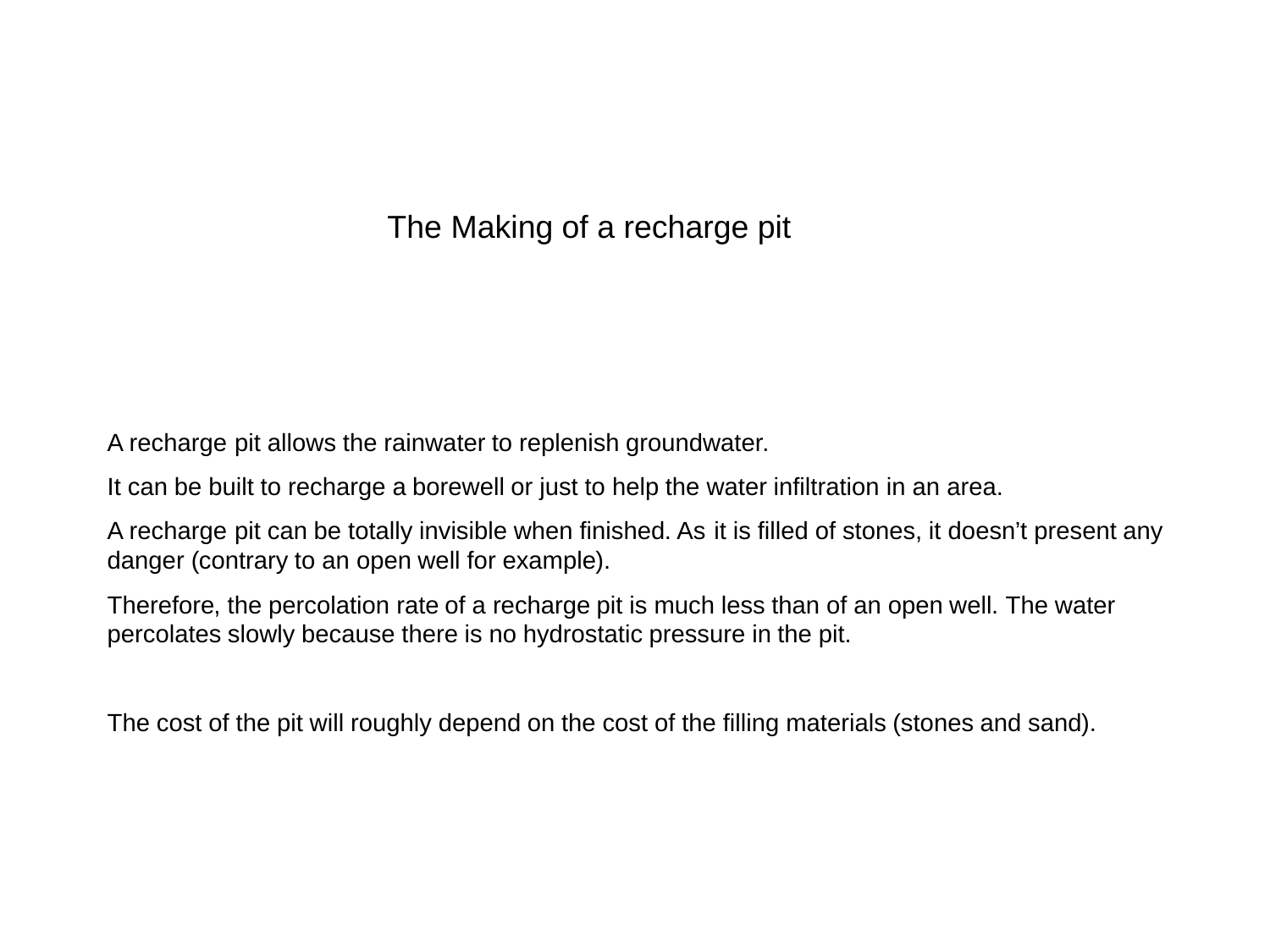## Locality

If the pit aims to recharge a borewell, it should be built as close to it as possible. Ideally it should be in the valley of the surface layout.



Borewell and recharge pit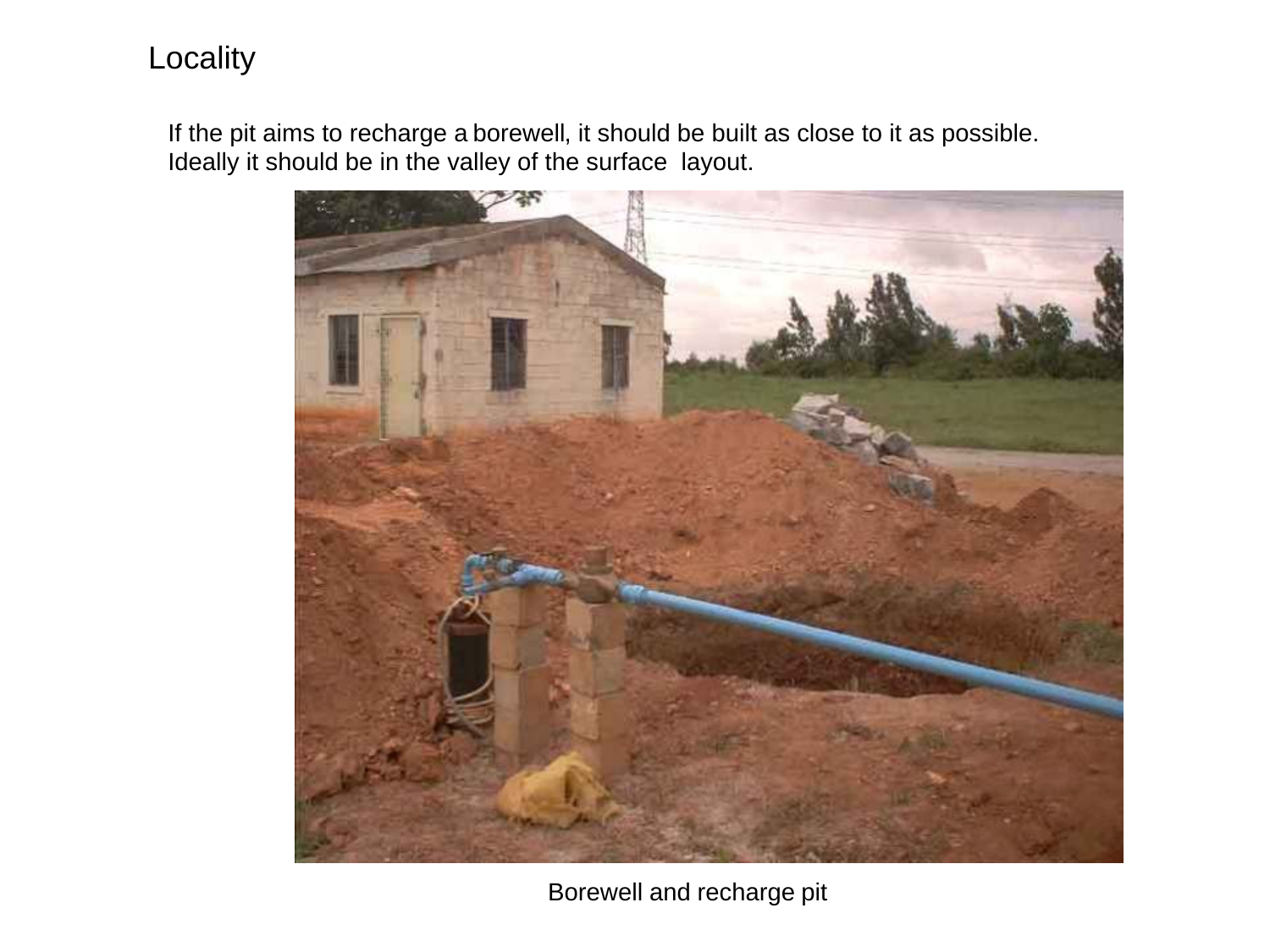# Site identification

The site should have a sufficient clean and large catchment. It should also permit fast infiltration and percolation.

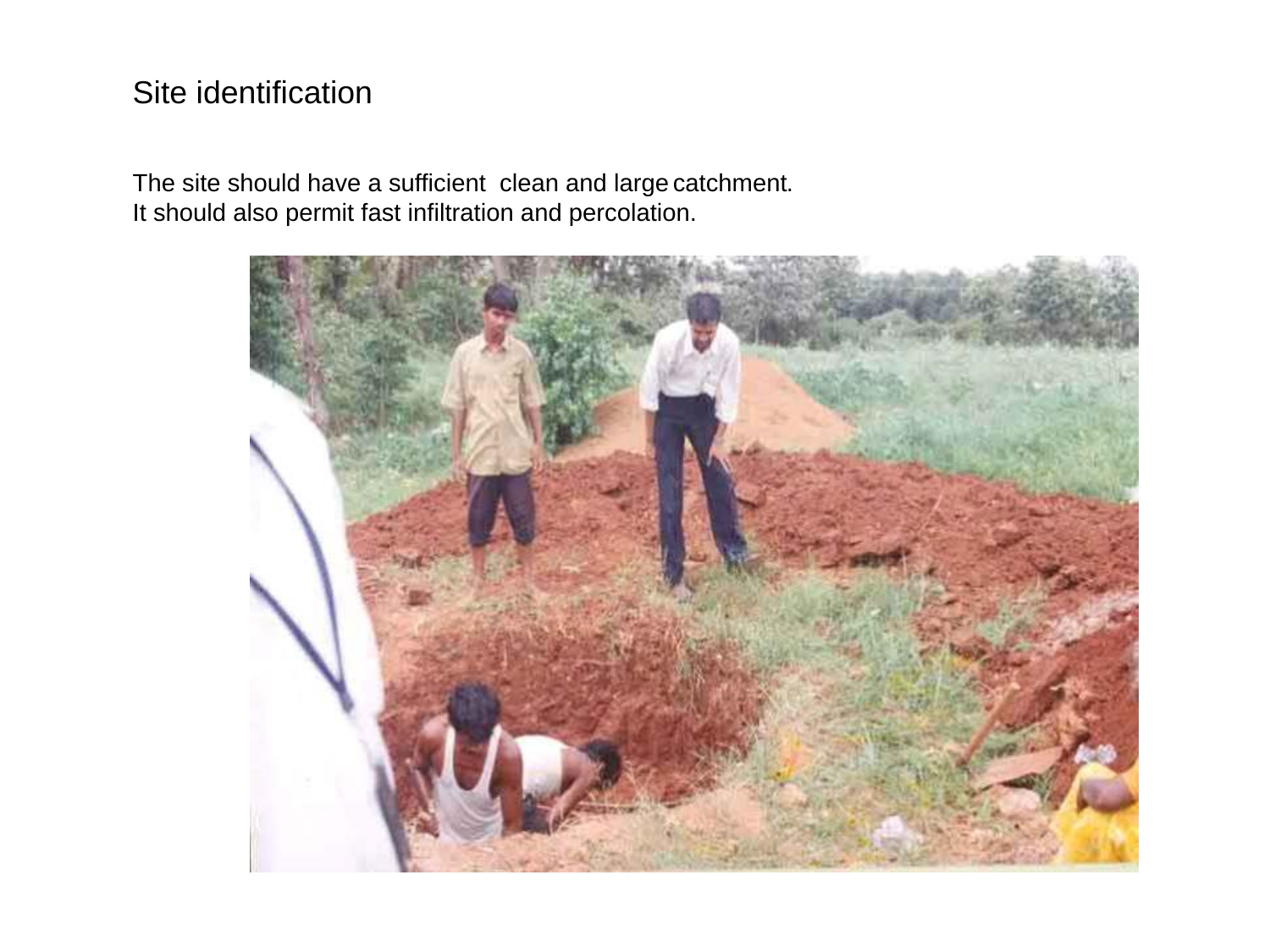#### Site selection for infiltration

Many factors affect the suitability of a site as an infiltration facility for the disposal of recharge pit.

Among these, the following are most important : depth to groundwater, surface and underlying soil type.

For example the coastal areas, where there is an important layerof sand under the first layer of clay are fit to the doing of a recharge pit (sand has a high level of percolation).



Typical ground cross section of Bangalore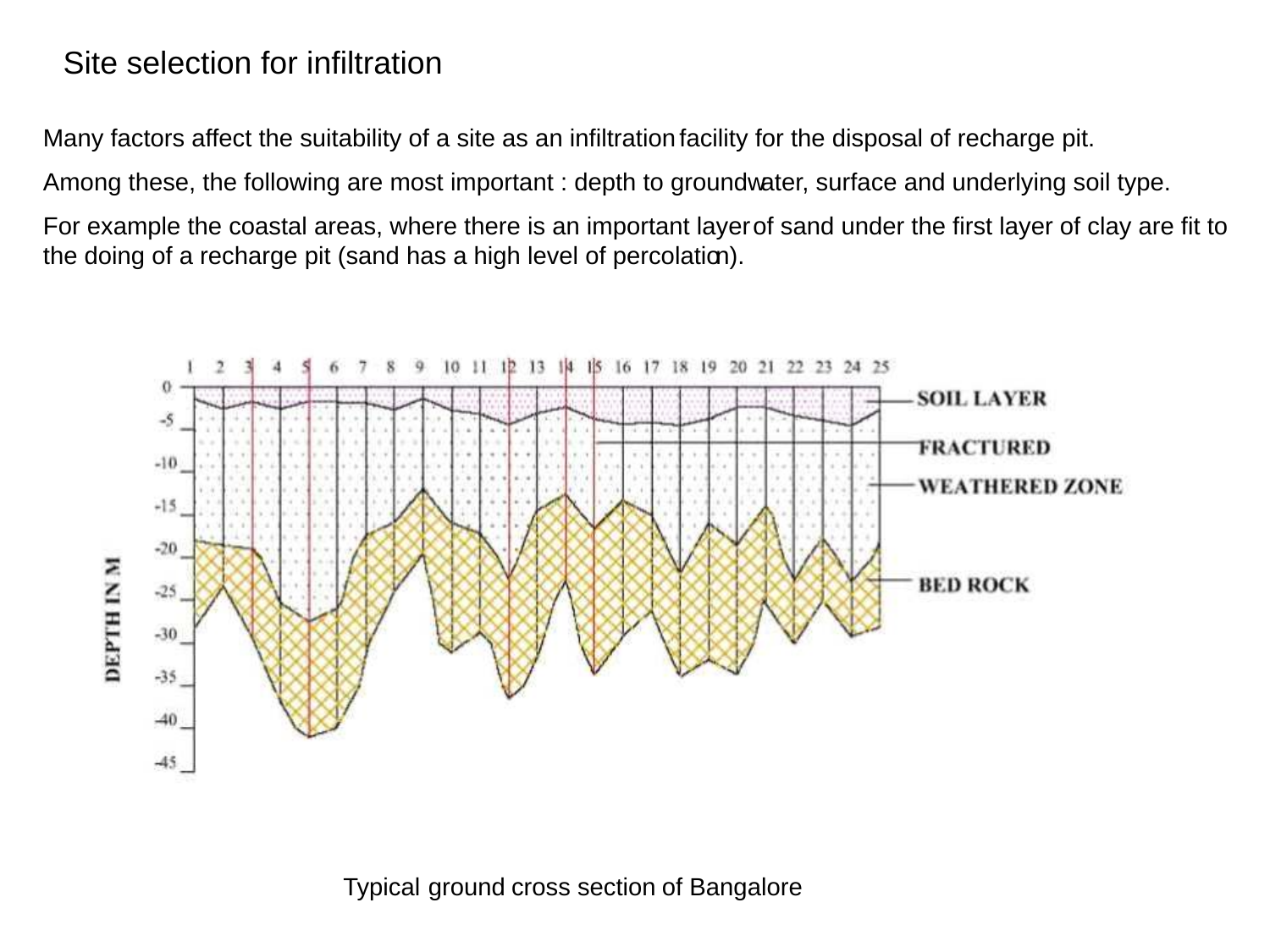### **Excavation**

The excavation should reach porous soil / weathered rock / fracture.

Generally it happens from 6 to 8 feet deep. The diameter of the pit will depend on the catchment area, the rate of percolation of the soil... It can vary between half a meter to 3 meters.



Digging the pit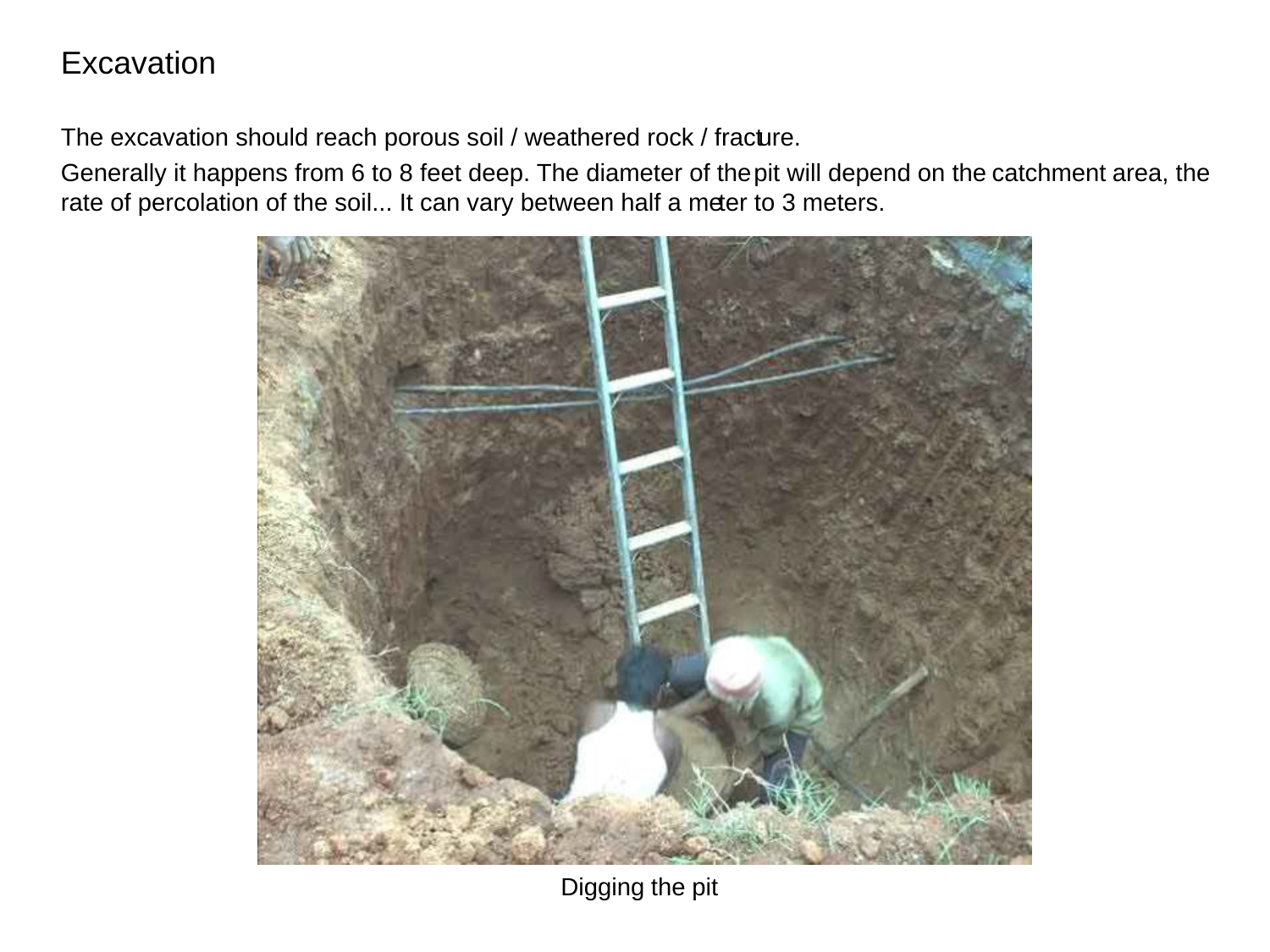# Filling of the pit

You need jelly of different sizes and sand for the top of the pit. The big jelley at the bottom form big holes for the water. The smaller ones on the top of it will support the layer of sand. A mesh between the sand and the jelly will prevent the sand to escape below. Instead of the sand, you can put a layer of soil (leaves or planted earth). These materials will also filter the water.



Backfilling. Round hard material. The state of the Smaller stones on top